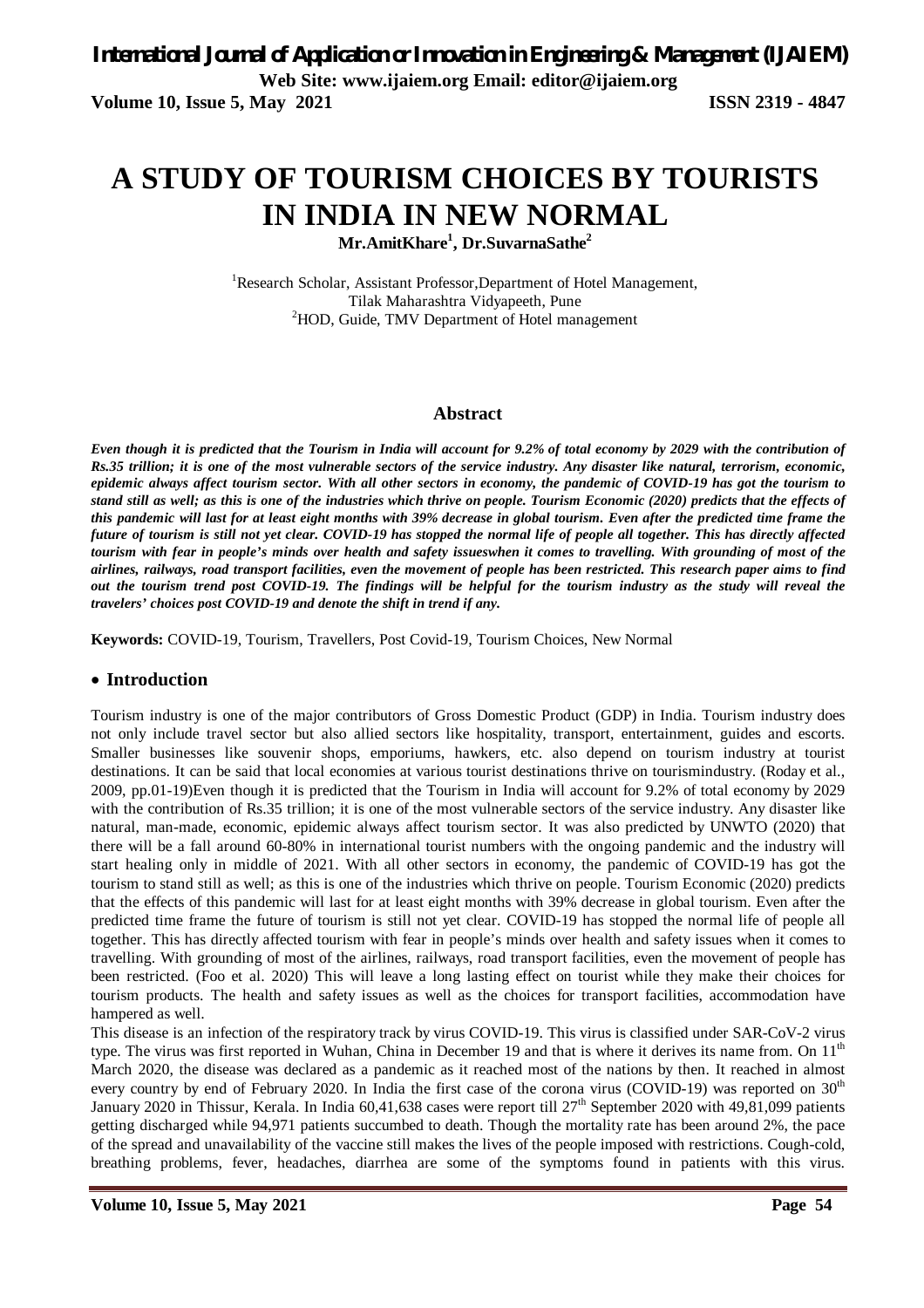## **Volume 10, Issue 5, May 2021 ISSN 2319 - 4847**

(worldometer, 2020) As a strategy to restrict the spread of the virus the travel restrictions were imposed all over the world. Most of the countries followed the lock down guidelines strictly to curve down the spread of the virus. All the land, water and Air transport facilities were stand still till late June at some places. Citizens of all those countries imposing the lockdown followed it with immediate effect. This unprecedented response also halted all the tourism activities even with cancellation of future trips in many a cases. (Holtham, 2020) The tourism transport has been hampered not only the companies but also movement of the travellers. Even after the reopening of these facilities, the decisions of choosing the facility due to the new normal rules to be adhered while travelling.

## **Objectives of the study**

- 1. To understand the impact of COVID-19 on selected aspects of tourism industry.
- 2. To study effect of COVID-19 on tourism choices of a traveler.
- 3. To find out the immerging tourism trends post COVID-19.

## **Hypothesis**

 $H_1$  – COVID-19 has an impact on tourism choices of a traveler.  $H_2$  – Tourist will prefer travelling to domestic destinations than international destination after the pandemic is over.

## **Review of Important Literature**

The research paper titled "Effect of Corona Disease (COVID-19) to tourism industry" by Bakar&Rosbi (2020), shades the light on the effect of the disease in various countries. The study observes that the pandemic has disrupted life of millions who depend on tourism due to loss in income and jobs. Panic amongst tourist is the main reason of the dropped demand in tourism as per this paper. This paper also high-lights that the demand has impacted pricing of tourism products adversely. This paper does not focus on the choices made by tourists and neither takes a futuristic approach to study the effect of the pandemic. Jones & Comfort (2020) in their research paper titled "The COVID-19 crisis, tourism and sustainable development" studies the relationship between tourism and sustainability in development in reference with the on-going pandemic. It is an empirical study of the challenges faced by tourism industry in the pandemic time. The paper finds out that on one hand the pandemic has positively impacted environment by the means of improved air quality and reduction in greenhouse gas, on the other hand it has left with devastating effects on economy and society due to low or no tourist activities. The countries which depend on tourism have affected the most. It also states that the capital invested in tourism sector will also shrink due to the crisis. While studying the effects on sustainability and development the paper does not focus on tourist aspect at all. The research paper titled "The effect of corona virus (COVID-19) in the tourism industry in China" by Hoque et al. (2020) focuses on the secondary data to study the impact of the pandemic. The data has been collected through government publications and previous literature on similar studies. The data shows that the inbound tourist numbers in china have dramatically dropped due to COVID-19. It has also made the airlines to stand still all over the world. Both of these effects have left a significant effect on the economy of China since December 2019. Though the paper talks about the impacts, it has not focussed on collecting primary data and finding out the impact on tourist choices. It considers the impact of the pandemic in China only. A research paper by Gossling et al (2020) titled "Pandemics tourism and global change: a rapid assessment of covid-19", considers only secondary data for this study. The research paper starts with how the COVID-19 started and from where it started. Further the researcher mentions about the corona virus affect national economies including tourism system i.e. international and domestic tourism. The researcher highlights that the international travel is becoming more difficult with closure of borders. The researchers aim is to study the covid-19 impact on tourism industry of the world. This paper mainly focus four interrelated goals to critically review the literature on the impact of previous pandemics on global tourism and compares thee events to other types of global crises ,then the paper provides a rapid assessment of the reported impacts of covid-19 on global tourism, then goal of the paper is to summarize early estimates of the damages to the tourism economy over 2020, finally the paper considers how the covid-19 pandemic may change society, the economy and tourism etc. The researchersdo not mention the impact of covid-19 on tourism industry of any specific country the researcher mentioned about the world tourism industry. The researchers do not study the future about how the tourism industry will get stable as before the pandemic or how the tourism industry will be after the on-going pandemic.

The research paper by Chinazzi et al (2020) titled "The effect of travel restrictions on the spread of the 2019 novel corona virus (covid-19) outbreak" finds that to prevent the spread of covid-19 in other areas of China, the travel quarantine around Wuhan was carried out. The travel ban in Wuhan was effective, but the number of cases outside China will continue to grow after 2-3 weeks. Even if there were restrictions on travel to and from mainland China since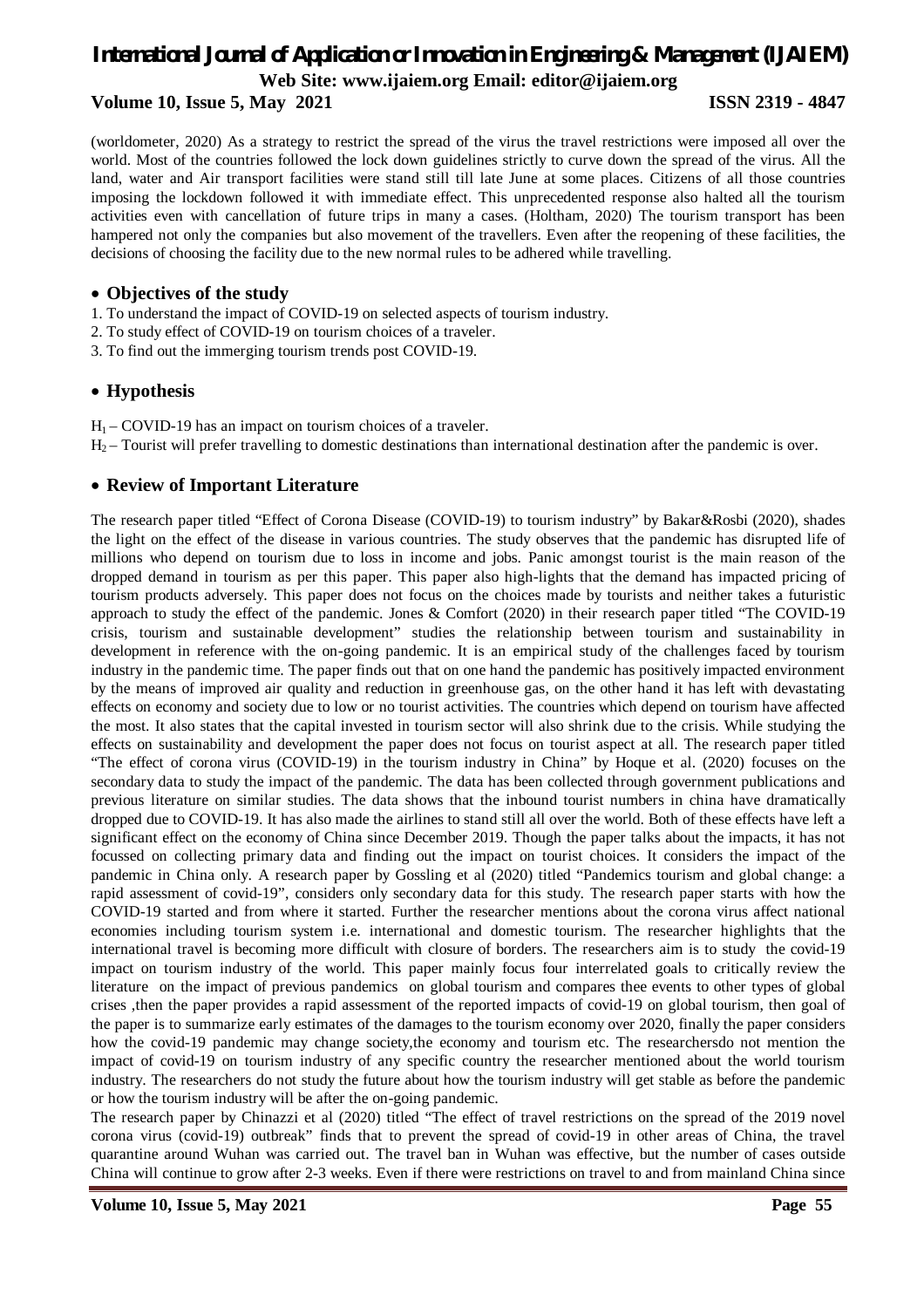## **Volume 10, Issue 5, May 2021 ISSN 2319 - 4847**

23<sup>rd</sup> January 2020, many people exposed to covid-19 have been travelling internationally without being detected. The paper fails to inform about the safety measures carried out for essential travellers. Also this study is restricted till Wuhan only and not the other areas in China.The research paper by Wells et al (2020) titled "The impact of international travel and border control measures on the global spread of the novel 2019 corona virus outbreak" finds that on January 13, 2020 the daily risk of exporting at least a single covid-19 case from China through international travel exceeded 95%. By 15<sup>th</sup> February 2020, 779 cases would have been exported without any border or travel restrictions from China. Due to travel restrictions there was a decrease in the daily rate of exportation by 81.3%, during the first three and a half weeks of implementation. There could be a delay in importation of cases into the cities which are not affected by covid-19, because of the reduction in the rate of exportation. But the paper fails to inform about the travel restrictions for the travellers travelling through trains, buses. Also this study is restricted within China only.

## **Research Methodology**

Primary data was collected through a structured questionnaire. Questionnaires were filled by 116 respondents. Some questions were asked to the same people verbally while filling out the questionnaire to seek the justification and reasoning's for their response choices which then has used as informal interview while writing the interpretation. Simple random sampling was adopted to get the questionnaires filled. Secondary data was gathered from the literature previously written through research papers, government reports, news articles etc.

## **Data Interpretation**

### **Data reporting of the questions framed for travel before pandemic: 1. When did you take your last trip?**

It was seen from the responses that majority of the travellers in sample size have travelled between 6 months (28.1%) to 1 year of the beginning of the pandemic (29.8%). There were 16.7% travellers travelled even before 1 year and did not travel later anywhere for any reason. Considerable numbers of travellers travelled within three months of beginning of the pandemic (25.4%). The question was focussed on finding out the pattern of the travellers and it was seen that most of the travel take travel at least once a year if not more.

## **2. Where was the destination of your last trip?**

This is another question that tries to find out the preferences of the travellers whilst taking a travel. 42.2% of the travel travelled within India followed by 25.9% within their states. Only 18.1% travellers travelled out of India. There were some travellers who travelled within the district taking short day trips or short trips to nearby destinations which were just an hour's drive from their location and people aged between 18-30years took these trips mostly.

### **3. What was the purpose of your last trip?**

Purpose of the trip a lot of times can lead to find out what kind of activities the travellers do when they travel. The study found out that 58.3% of respondents travelled because they wanted to take vacations out of their daily routine. 20% people travelled for cultural reasons like attending cultural festivals and fairs as it was a festive season just before the implementation of the lockdown to restrict the spread of the virus. Around 16% of travellers travelled for religious reasons. This was seen from the responses that most of the travellerswho travelled for religious purposes were above 50 years of age. Only 6.1% people travelled for business purposes.

### **4. Whom did you travel with in last trip?**

While answering to the question about the travel companion's 69% people responded that they travelled with their families when they took their last travel before the restrictions were imposed. Around 21% of people travelled with their friends whilst around 7% people travelled alone. Most of the travellers who travelled alone were travelling for business purposes. Only 3.4% of the respondents travelled with a tour group. Most of these took religious travel while travelling with a group.

## **5. How did you book your last trip?**

Most of the respondents booked their trips by making direct bookings by means of websites or by direct calling the facility providers. 58.9% of the respondents chose self-direct booking option. 22.3% people made the bookings only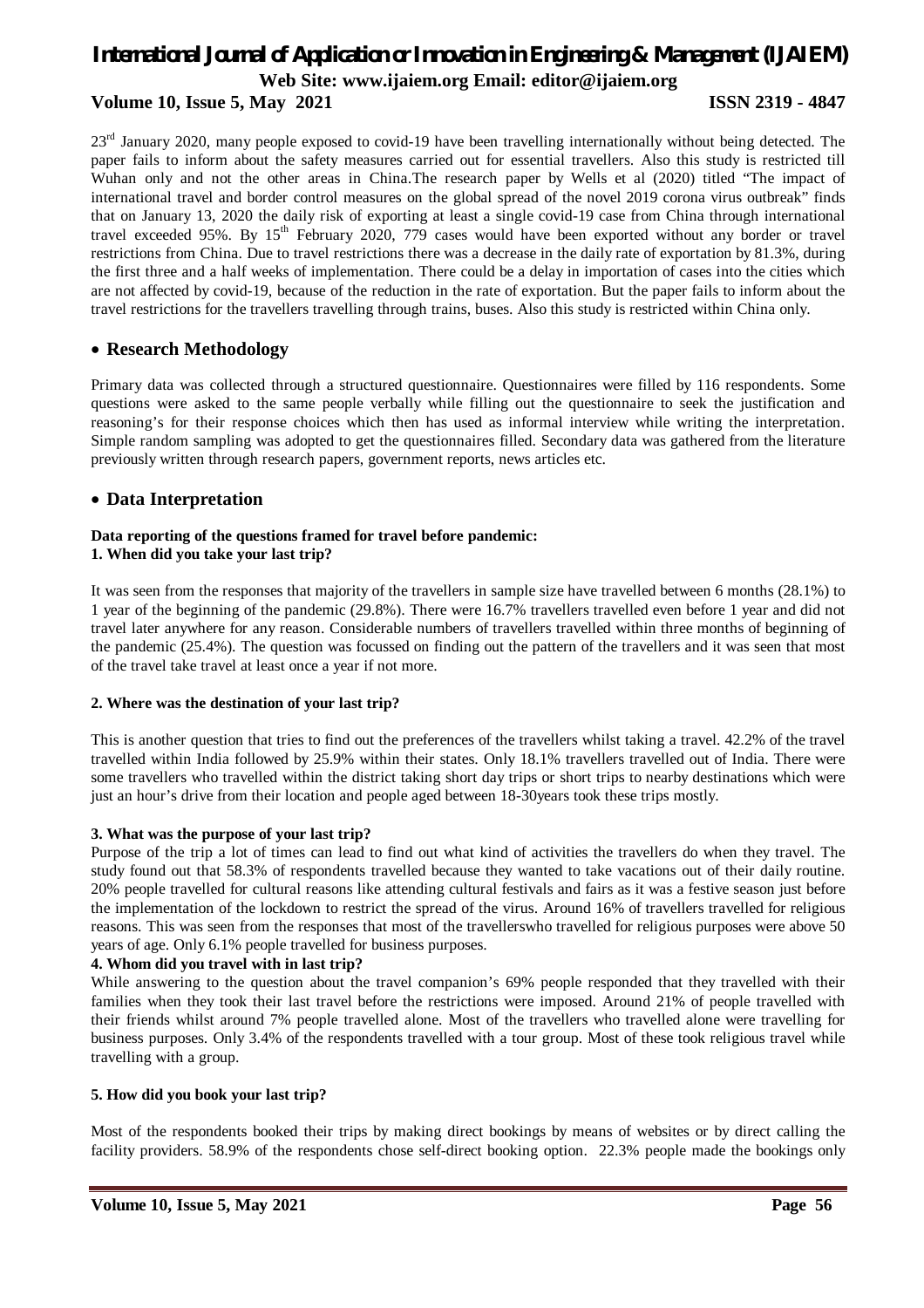## **Volume 10, Issue 5, May 2021 ISSN 2319 - 4847**

through online sources like travel apps like bookings.com, makemytrip.com, etc. Only 18.8% made their bookings through travel agents. These were mainly the people who preferred travelling with groups.

## **6. What was your top priority while making a travel plan before COVID-19?**

This question was asked to find out what is the exact top priority of the people while they make the travel plan and take a trip. All the 'A's of tourism namely – Accessibility, Accomodation, Attractions, Activity, Amenities, Affordability; were the options to rank their priorities. The results who the following priority for the time of travel before the pandemic –

Rank 1 – Attraction &Accomodation

Rank 2 – Affordability

Rank 3 – Accessibility

Rank 4 – Activities

Rank 5 – Amenities

## **Data reporting of the questions framed for travel post pandemic: 7. When will you take your next trip?**

It was one of the major components that lead to tourism is the time of travel. It can be seen from the responses gathered majority of the people (37.2%) will travel after a year once the COVID-19 vaccine is available. Even after taking all the necessary precautions by facility providers as well as the travellers themselves, most of these respondents are not confident to travel immediately after pandemic. Only 18.6% people are ready to travel immediately after the pandemic gets over. Most of these people travelling immediately aged between 18-30 years. 24.8% respondents will take travel within 6 months after the pandemic and 19.5% respondents said they will travel within a year.

## **8. Where will be your destination of your next trip?**

It can be seen from the responses that majority of travellers (53%) responded that they would take a travel within India once the pandemic subsides. 20% each responded to international travel and travel within the state and only 7% people would prefer travelling within district.

## **9. What will be the purpose of your next trip?**

This question was framed to know what would be different reasons because of which people will travel after the pandemic. 67.8% responded that the travellers will travel for leisure purposes. Religious purpose was ranked second with 13.9% while cultural was on third (9.6%) and business was least favoured option as only 8.7% respondents thought business would be the reason they would be travelling for.

## **10. Who will be your travel companion for the trip after COVID-19?**

Travel companions play an vital role in tourism specially while choosing the destination or planning activities to be undertaken or even at the time of making bookings. When asked the respondents substantial number of respondents (73%) responded that they will prefer travelling with the family while 20% responded that they will travel with friends. While the percentage of people travelling with group has gone down to 0.9%, people travelling alone has not been changed much, it is still lingering near 6.1%.

### **11. How would you book your next trip?**

It was seen that major chunk of respondents (56.5%) would like to make a self-direct booking after COVID-19. 26.1% respondents would prefer booking the travel through online sources. The percentage of travellers booking through travel agent was at 16.5% while people travelling through travel arrangements done through their employers were very negligible (0.9%).

## **12. What will be your top priority while making a travel plan after COVID-19 after considering safety?**

This question was asked keeping in mind that the safety and security has been taken care. The responses collected show the following ranking by weighted percentage:

- Rank 1 Affordability
- Rank 2 Accomodation
- Rank 3 Attraction
- Rank  $4 -$  Accessibility
- Rank 5 Amenities
- Rank 6 Activities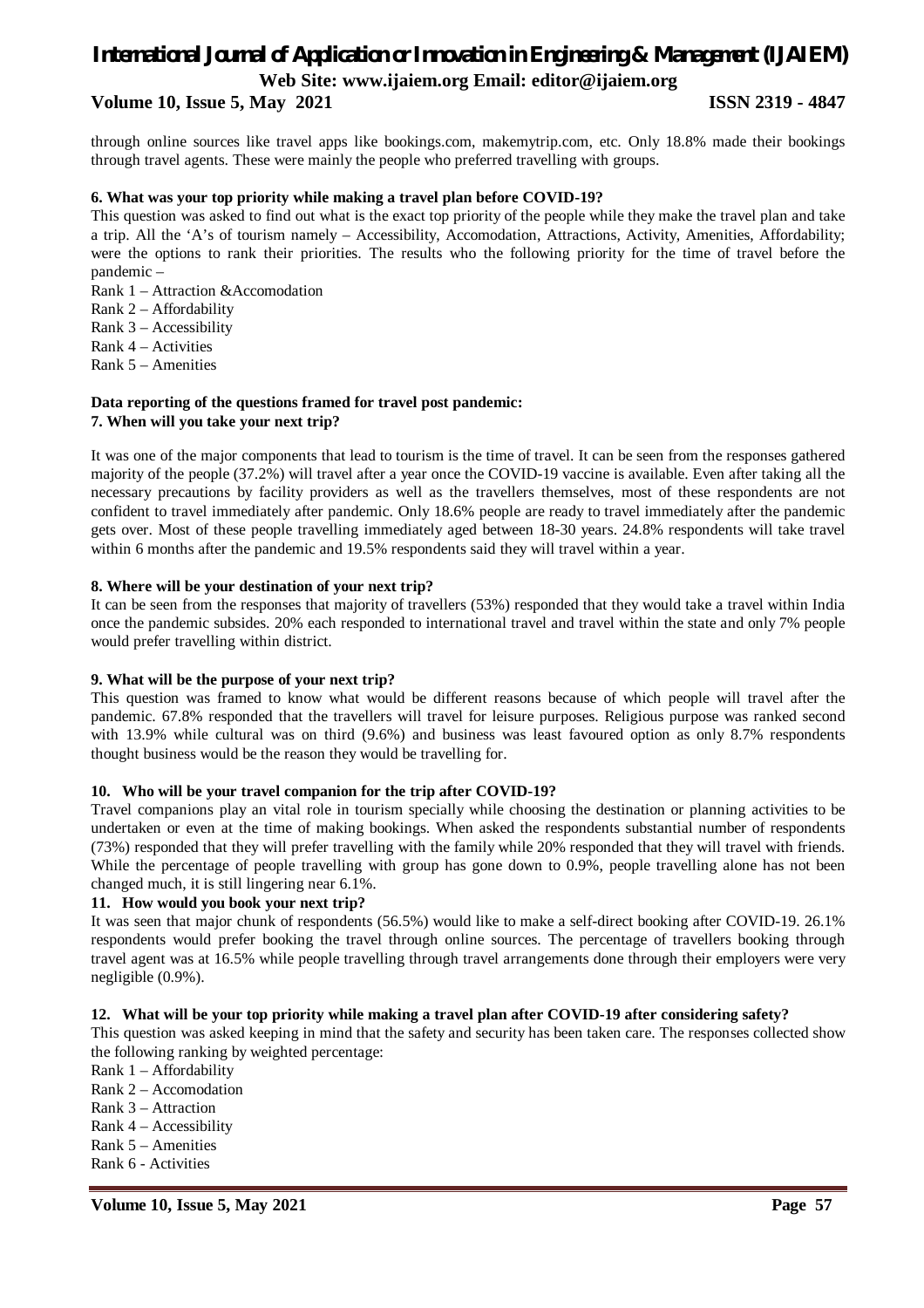**Volume 10, Issue 5, May 2021 ISSN 2319 - 4847**

## **Reporting of Findings & Observations**

## **1. Time of Travel**

This can be seen from the data collected that the most of the people would undertake travel after at-least a year after the pandemic. It can be seen that this percentage has gone up by 122% and the most affected option related to time of travel.This fear about the safety and transportation are the main reasons tourists are not confident enough to undertake the travel soon after the pandemic. Majority of the people who are interested in making travel plan within first six months of the pandemic found to be going for destinations which are very near-by and easy to reach at, within the district. Even after the year it can be seen that domestic tourism will be the most preferred choice. This fear of the transport has come through the sudden decision of halting the transport. Hence it has led the tourist to look for the destinations near-by where people can travel easily in their own vehicles.



### **2. Destination Choice**

It has been seen that the choice of destination will change drastically after COVID-19. The choices have been impacted at all the levels but the most changed has been domestic tourism. The numbers of tourist travelling within district and state will be reduced and the choices that will be opted more will be within India and International travel.



## ( Chart2 – Destination choice)

As per the comparison chart the international travel will increase by 10.49%. But the travel within India will rise considerably. The growth of the travel within India has been predicted up to 25.59% than current rates. But this data does not consider any in bound activity and considers Indian respondents only. This will help in development of new tourism destination productIt can been seen through collected data that the people preferring to travel within India are mostly the people who earn Rs.60,000 to Rs. 80,000 per month. It can be further seen than most of these samples fall between the ages of 30 to 40 years.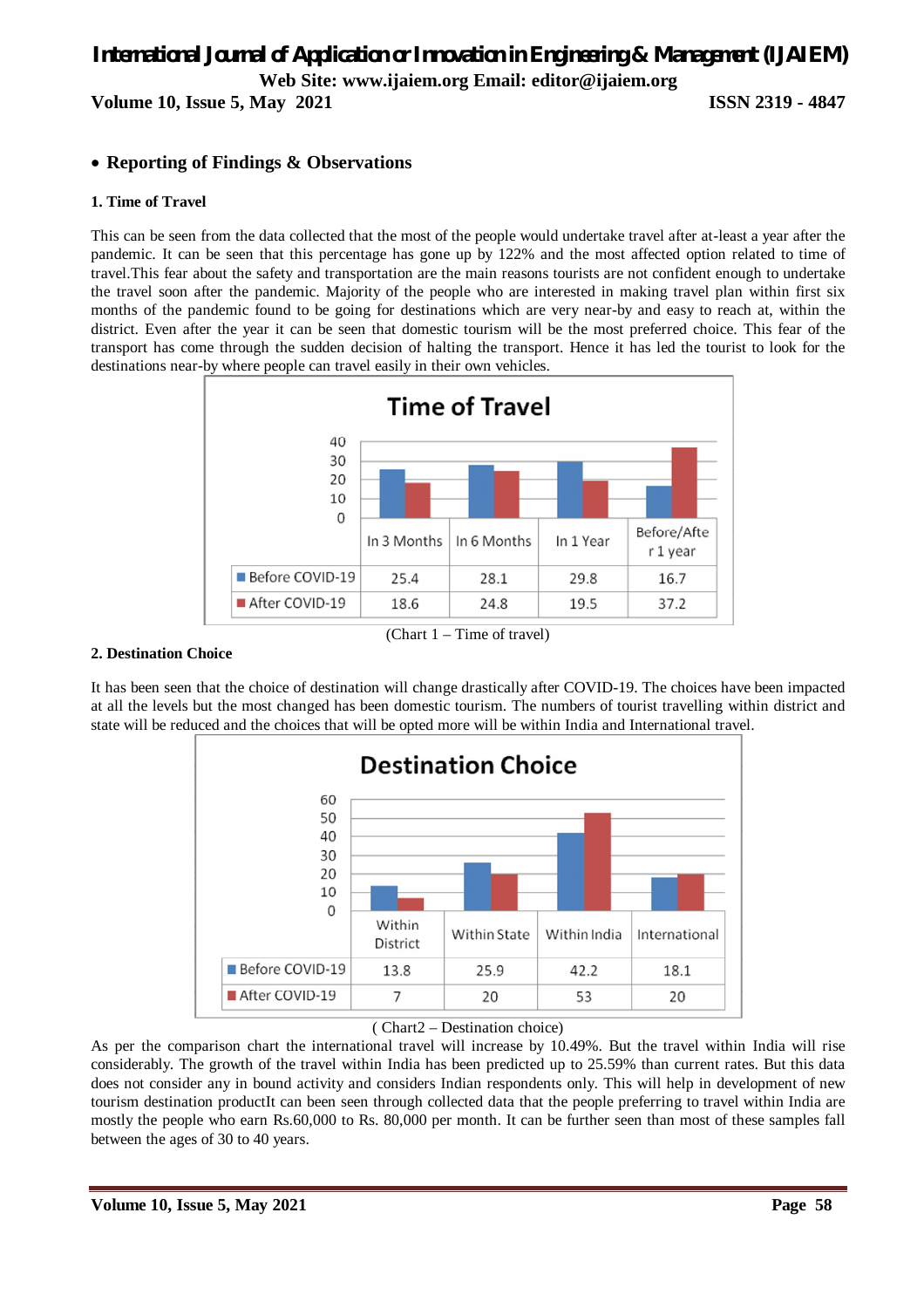**Volume 10, Issue 5, May 2021 ISSN 2319 - 4847**

## **3. Purpose of travel**

This can be seen from the comparative chart above that the leisure tourism will increase considerably after the pandemic situation is under control. The responses for leisure have gone up to 67.8% from 58.3%, which is a rise of 16.29%. Though this rise in number might not look a big number but in tourism case this is a considerable number. This will definitely have an impact on the tourism destinations as the number of tourist going to the holiday destination will increase considerably. This will also lead to increase in the activities usually preferred by tourist when on leisure trips. It was observed that most of the respondents aged between 18 to 40 years would take leisure travel as most preferred tourism purpose after COVID.



<sup>(</sup> Chart 3 - Purpose of travel)

It can also be seen that as social gatherings are still under scrutiny and no gatherings where more than 50 participants are allowed under any circumstances at current times, event based tourism product which include most of the cultural festivals and gatherings will drop by about 52% in near future. But on other hands this gives an opportunity to organisers to organise these events on-line where the reach will be far better. There will be a negative impact of around 11% on religious tourism as well. Most of these religious places have already started on-line telecast for some time now. It can also be seen from the chart that people might take business trips after COVID-19 pandemic.

## **4. Travel Companion**(Chart 4 – Travel companion)



Travel partners or companions are the people who travel with the person taking travel for the duration of the trip. Things like choice of accommodation, activities at the destination, transport are dictated by the companion one travels with to a large extent. The travel companions depend very much on the purpose of visit. It has been observed that travellers travelled the most with their families until the starting of COVID-19 specially visiting the religious places as well as destinations of leisure times. The trend seems to be in tandem with the past scenario. It can be seen the number of people travelling with their families will still be much more than all other categories together. Rather travelling with families will be 5% more after COVID-19. Knowing the health status of the travel companions has been the deciding factor while choosing a travel companion. There are about 20% people who will travel with their friends after the pandemic. This group choosing to travel with friends have opted for easy to reach destinations within their district and state. The respondents responding with this option are the young adults. There are fewer people who still will prefer travelling with groups. Religious travel is the most preferred purpose of travel for the people travelling with group.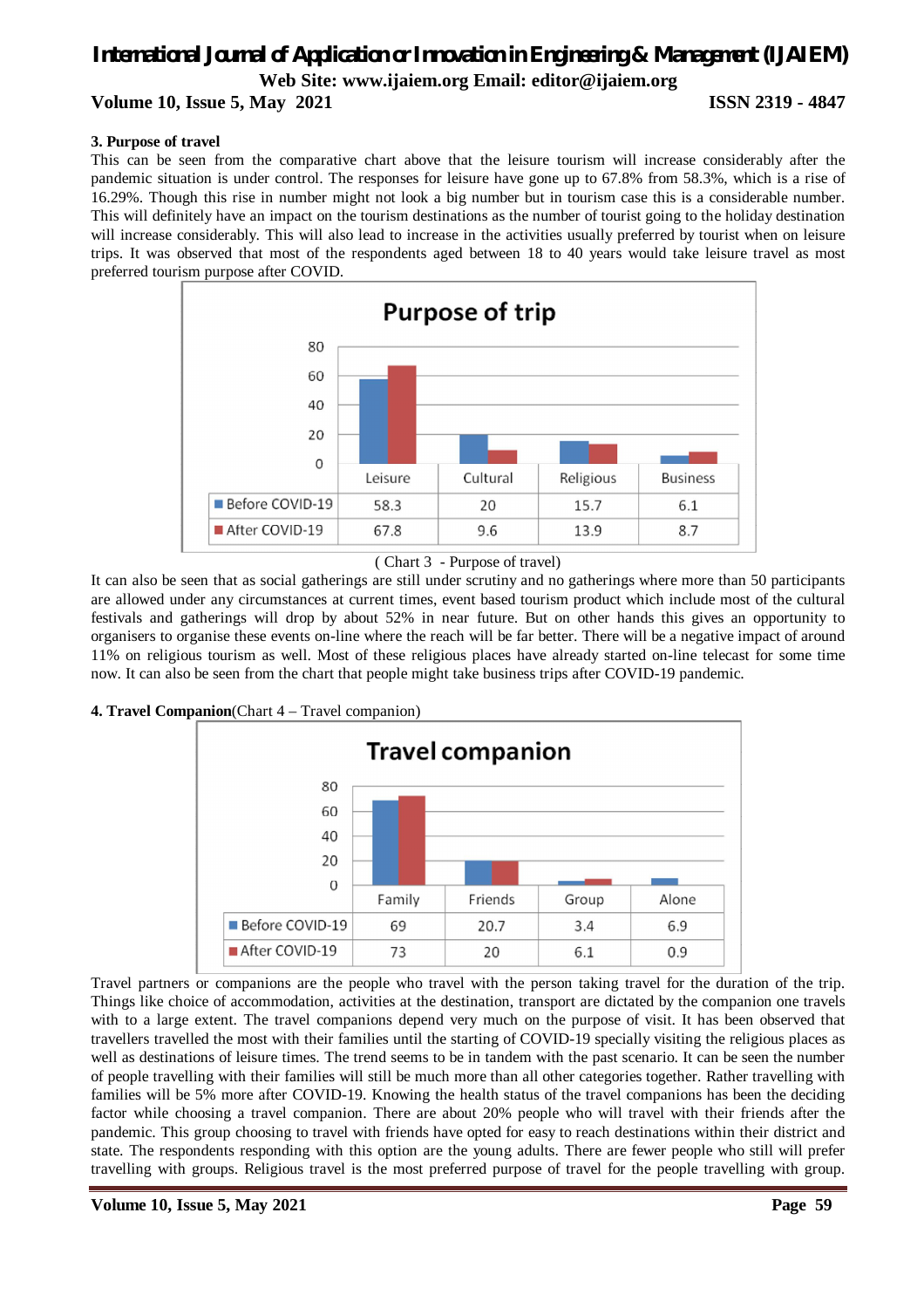## *International Journal of Application or Innovation in Engineering & Management (IJAIEM)* **Web Site: www.ijaiem.org Email: editor@ijaiem.org Volume 10, Issue 5, May 2021 ISSN 2319 - 4847**

People travelling on their own have gone down by 87%. Most of the people travelling on their own will travel for business only.

## **5. Travel bookings**

This is another factor considered by the researchers to analyse the effect of COVID-19 and how people will book their trips once the pandemic is over. Due to safety issues, people are predicted to be refraining from going to travel agents and meeting any new and unknown people. Most of the people who would still go to travel agents are the people in age group of 50 years and above.This is due to either because they find it difficult to make booking through online source or it's because of the assistance the travel agents provide with the services like guides and escorts, visa documentation, etc. A growth of around 17% can be seen in bookings through online resources.



(Chart 5 – Mode of booking)

Most of the people in age group of 18-50 find this source preferable. Ease of use for the said sample category and availability of different sources at one touch are the reasons for the same. Even after pandemic, direct self-booking will be the most preferred way for booking a trip or trip related facilities as per the study. This percentage of people opting for direct self-booking has gone down from 58.9% to 56.5% but still remains the most preferred choice of booking. Negligible percentage of people opted for making travel arrangements through employer. Everyone who opted for this option is looking forward to travel for business purposes.

## **6. A's of Tourism**

There are some components for any tourism activity when it takes place. These components because they all start with 'A' are called as As' of tourism. These As' traditionally include Accessibility, Accommodation, Amenities, Attractions and Activities. Recently one of the more important A has been added to this component which is Affordability. (Roday et al., 2009)

Researchers have considered these As' to study the effects of COVID-19 on these components which will be helpful for making future clearer.

It can be seen from the comparative chart above that the people who chose accessibility as their top priority has gone up by 11%. It can be seen that people would like to go to the places which can be reached easily in their own vehicles and without relying on a service provider for transport. Feeling safe in own vehicle and sanitising the vehicle after the travel are the main reasons for it. Accessibility mainly focuses on tourism transport and transport infrastructure. High cost of transport facilities due to less travellers intake is another reason people are refraining from taking a community travel facilities. It was observed from the data collected that people considering accommodation after COVID-19 as top priority has gone down from 24.1% to 22.4%. Though variance might not look a big number, it will hamper the specially those people who provide accommodation facilities like home stays or smaller hotels. Fear for sanitisation at the smaller lesser known accommodation facilities is the main reason found for drop in this percentage. Accommodation is one of the main pillars of tourism infrastructure. Though all the hotels and accommodation providers are taking the care to sanitise the facility and maintain the hygiene it has left the long lasting fear in the minds of travellers. Amenities ware ranked as top priority only by 6% of people when they travelled before COVID-19 pandemic which has not got much of the consideration even after the pandemic; it has increased to 8.6% only. These amenities include the facilities at the destination which help in the tourism activities indirectly like communication network, ATM machines, etc.The biggest downfall in percentage can be seen when people have prioritised attraction as their priority. The drop of 24.89% has been predicted in this case. It was ranked first by the respondents when they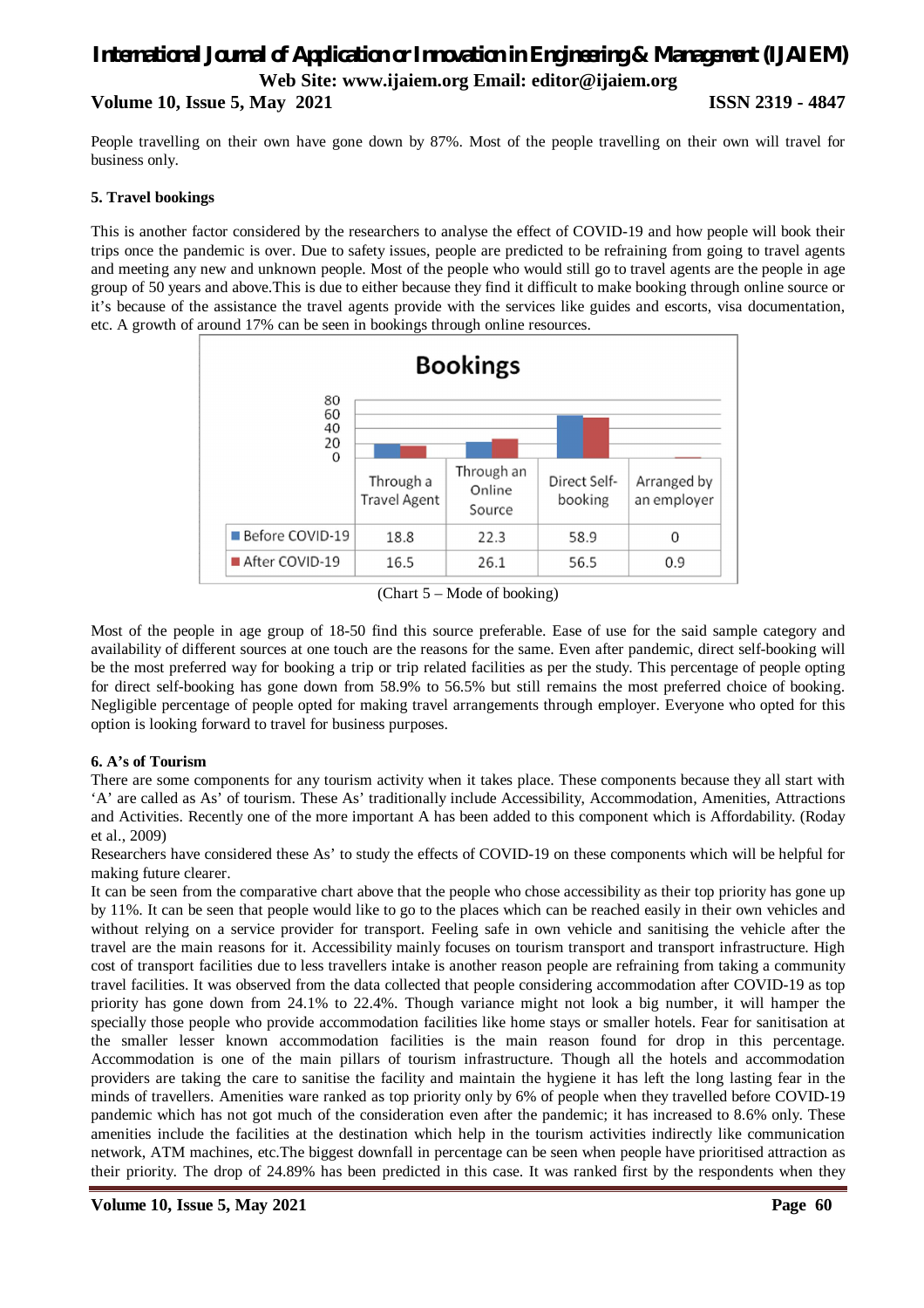## **Volume 10, Issue 5, May 2021 ISSN 2319 - 4847**

travelled before the pandemic with 24.1% people prioritising at the top. When asked about after COVID-19 situation only 18.1% people from sample size prioritised it at the top making it third ranking priority. Restriction of number of people gathering at one particular place set by the government has impacted it dramatically. It was also found while interviewing the respondent that majority of the drop is due to the fear of people mingling with unknown people visiting the attraction at the same time.

It also becomes harder to maintain the hygiene at the attractions especially when the attractions are visited by people continuously. (Holtham, 2020)Another A that might get negatively hampered is Activities. It can be seen on the above priority chart that there is a drop of 24.27% when it comes to prioritising activities while travelling. This drop is again due to the similar reasons as for the drop in Attractions.Thought the time spent on activities whilst on a leisure travel is much more and the trend of leisure travel can be seen going up, the difficulty in maintaining sanitation of the place and equipment utilised at the activities which then will lead to increase in prices which in turn will refrain the tourist from taking such activities whilst on a trip.



( Chart 6 – As of tourism)

So places which thrive solely on activities might have to think about alternatives through which the cost can be controlled as well as hygiene can be maintained. A surge of 30.8% makes Affordability the most prioritised A whilst taking a trip post COVID-19.When asked about travel before the pandemic set in only 19.8% respondent chose it as their top priority. But when asked about post COVID-19 scenario 25.9% people chose it as their top priority. This shows that people will be more prices cautious while choosing a destination. Since the unlock phase 1 it can be seen that prices of travel related products, facilities and infrastructure has gone up.

## **Hypothesis Testing**

## **H0 – COVID-19 has no impact on tourism choices of a traveler.**

### **H1 – COVID-19 has an impact on tourism choices of a traveler.**

To test this hypothesis One Way ANOVA has been used. Analysis of variance will let us know whether the impact is significant or not. The result is as follow -

| <b>Summary of Data</b> |                        |              |       |  |  |
|------------------------|------------------------|--------------|-------|--|--|
|                        | <b>Treatments</b>      |              |       |  |  |
|                        | <b>Before Pandemic</b> | After Unlock | Total |  |  |
| N                      | 116                    | 116          | 232   |  |  |
| $\sum X$               | 405                    | 483          | 888   |  |  |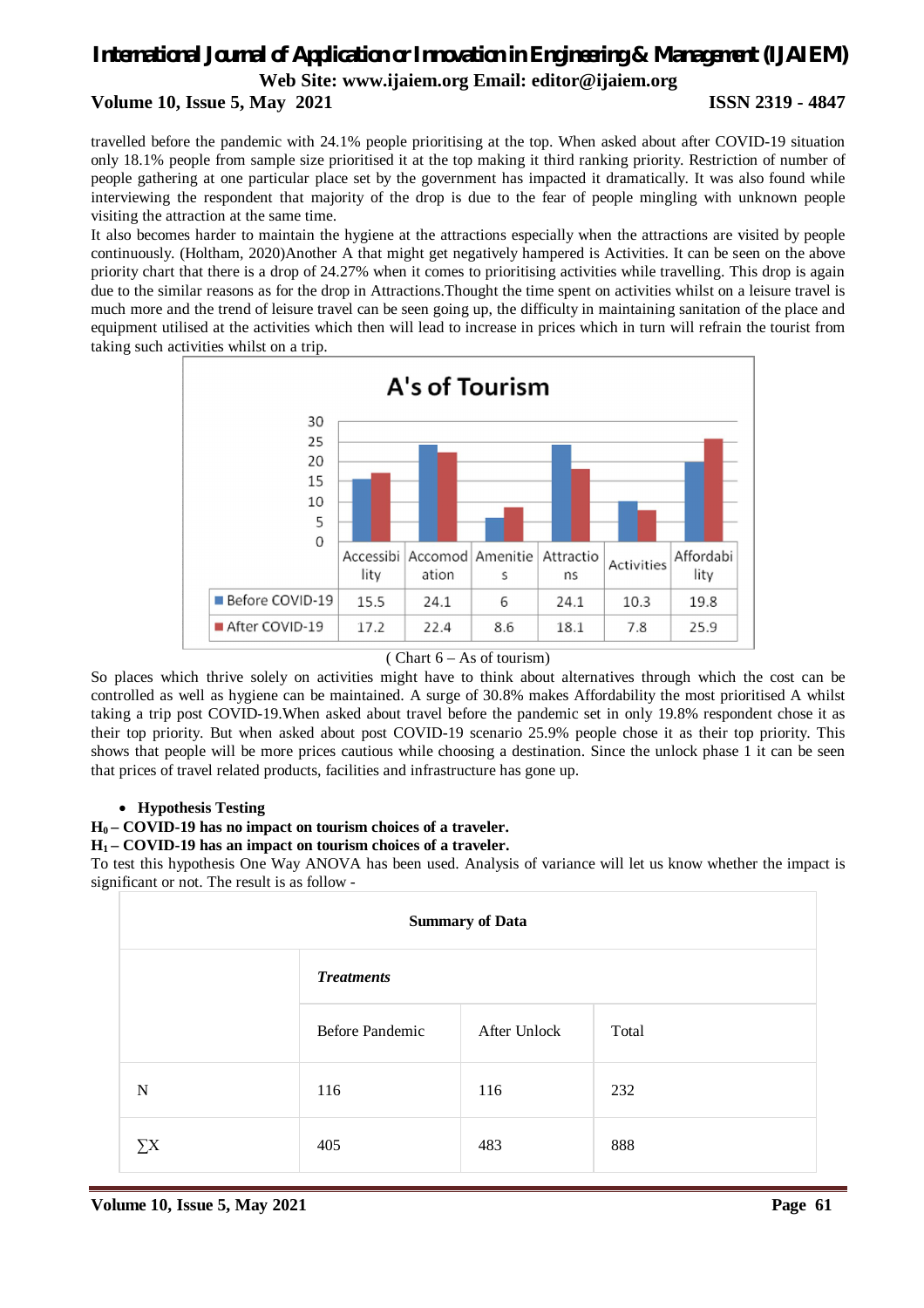**Volume 10, Issue 5, May 2021 ISSN 2319 - 4847**

| Mean               | 3.4914    | 4.1638       | 3.828     |               |
|--------------------|-----------|--------------|-----------|---------------|
| $\sum X^2$         | 1769      | 2545         | 4314      |               |
| Std.Dev.           | 1.757     | 2.1546       | 1.9903    |               |
| <b>Source</b>      | <b>SS</b> | df           | <b>MS</b> |               |
| Between-treatments | 26.2241   | $\mathbf{1}$ | 26.2241   | $F = 6.78557$ |
| Within-treatments  | 888.8793  | 230          | 3.8647    |               |
| Total              | 915.1034  | 231          |           |               |

The f-ratio value is 6.78557. The p-value is .009789. The result is significant at  $p < .05$  i.e. 0.009789<0.05. Thus null hypothesis (H0) is rejected and alternative hypothesis (H1) is accepted. So it can be further concluded that **COVID-19 has an impact on tourism choices of a traveler.**

**H0 – Tourist will not prefer travelling to domestic destinations than international destination after the pandemic is over.**

**H2 – Tourist will prefer travelling to domestic destinations than international destination after the pandemic is over.** 

T-test has been used to test this hypothesis. This test will help in checking whether tourist will prefer travelling to domestic destinations than international destination after the pandemic. The test results are as below - Difference Scores Calculations

Treatment 1 N1: 116  $df1 = N - 1 = 116 - 1 = 115$ M1: 2.92 SS1: 148.3  $s21 = SS1/(N - 1) = 148.3/(116-1) = 1.29$ Treatment 2 N2: 116  $df2 = N - 1 = 116 - 1 = 115$ M2: 3.6 SS2: 305.76  $s22 = SS2/(N - 1) = 305.76/(116-1) = 2.66$ T-value Calculation  $s2p = ((df1/(df1 + df2)) * s21) + ((df2/(df2 + df2)) * s22) = ((115/230) * 1.29) + ((115/230) * 2.66) = 1.97$  $s2M1 = s2p/N1 = 1.97/116 = 0.02$  $s2M2 = s2p/N2 = 1.97/116 = 0.02$ t =  $(M1 - M2)/\sqrt{(s2M1 + s2M2)} = -0.68/\sqrt{0.03} = -3.69$ 

The t-value is -3.69139. The p-value is .000279. The result is significant at  $p < .05$  that is 0.000279<0.05. Thus null hypothesis (H0) is rejected and alternative hypothesis (H2) is accepted. So it can be further concluded that **tourist will prefer travelling to domestic destinations than international destination after the pandemic is over.**

## **Suggestions& Limitations**

It can be seen that domestic tourism will be in high post COVID-19.Offering more domestic destinations will help to sell the tourism products with ease. Lesser known and lesser visited destinations can be included in itineraries as USPs. As it can be seen from the analysis that most of the people would take up travel after a year of the pandemic, there will be considerable number of people who will travel within first 6 months to destinations nearby. So it gives an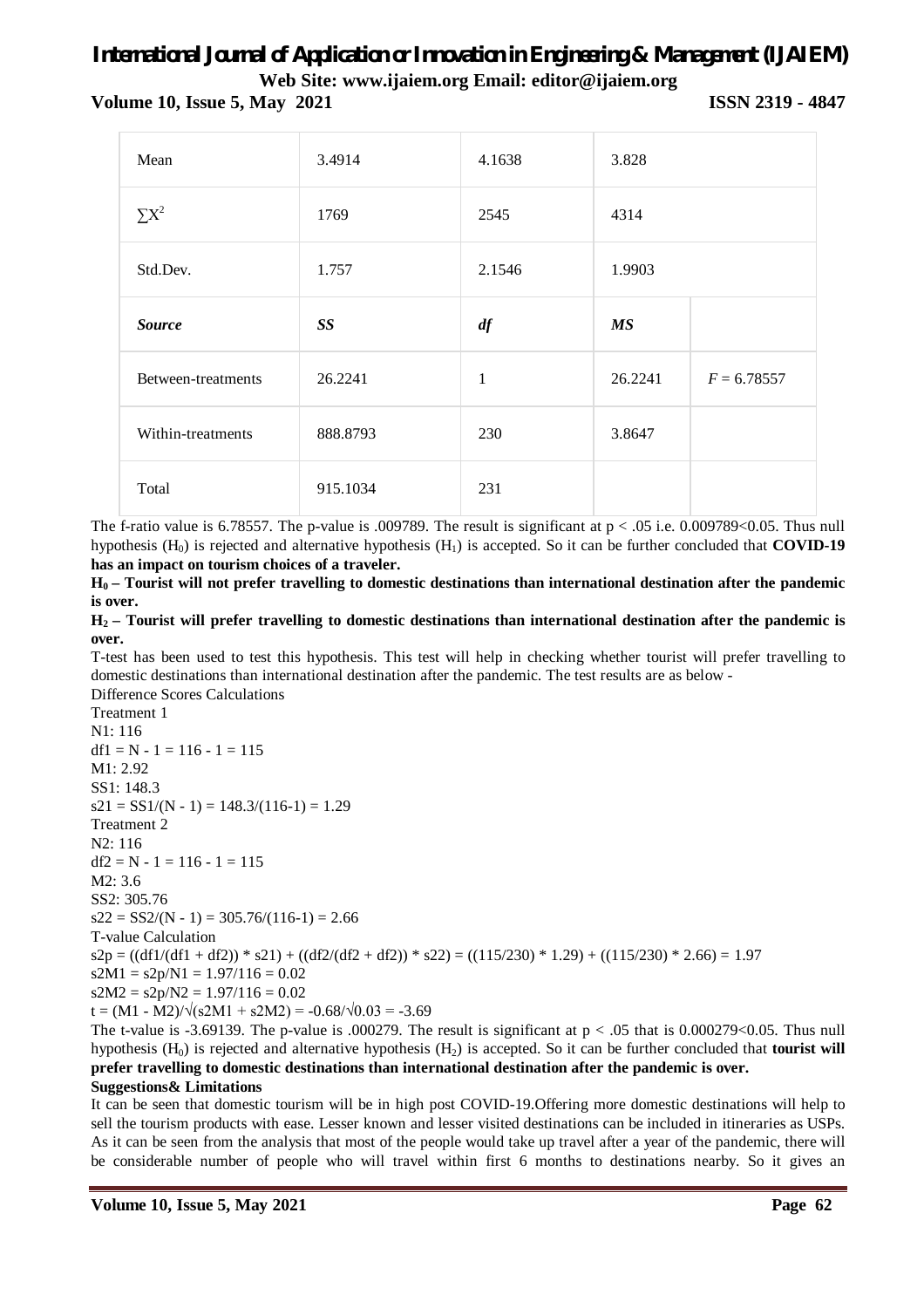# *International Journal of Application or Innovation in Engineering & Management (IJAIEM)*

**Web Site: www.ijaiem.org Email: editor@ijaiem.org**

## **Volume 10, Issue 5, May 2021 ISSN 2319 - 4847**

opportunity to develop destinations near to cities which can be easily reached by tourists by their own vehicles. Tourism types like Agri tourism, Rural tourism can become focal points at such a destinations. Day trips or short trips would be another good option for nearby destinations. Leisure tourism is predicted to be on rise after the pandemic ends. More families will be opting for this type of tourism. So creating special packages for families with shorter duration will be helpful. Affordability of the tourism products should be the top priority whilst introducing any new tourism products in the market post COVID-19. Tour Agents and operators should take advantage of digital marketing, mobile applications, online platforms and e-commerce for marketing and selling of tourism products. A well designed mobile application and websites can be developed which can be easily accessed by people and online tourism product sales should be encouraged.

- Following are the limitations of this research paper
- 1. The research paper does not consider the psychological effect of COVID-19 on travellers.
- 2. The study has been carried out in Pune.
- 3. No financial data has been study for this research.

## **Conclusion**

COVID-19 pandemic was never though obstacle for the tourism industry. Since the beginning and announcement of this pandemic, hospitality and tourism are the worst hit industry. Hospitality and Tourism is the first to hit and last to reopen industry as it includes movement of people and mingling of people which are one of the major causes of the spread of the virus. Though the things look a bit darker a ray of hope can be seen post pandemic. It is predicted that this pandemic will help in increasing domestic tourism. This can act as a blessing in disguise for the industry. People will take travel soon once the pandemic is over and the current times can be used by industry to introspect and develop new tourism products instead of relying on the old ones.

## **References:**

- **[1.]** Anzai A., Kobayashi T., Linton N., Kinoshita R., Hayashi K., Suziki A., Yang Y., Jung S. M., Miyama T., Akhmetzhanov A., Nishiura H., (2020), 'Assessing The Impact Of Reduced Travel On Exportation Dynamics Of Novel Coronavirus Infection (COVID-19)', *Journal of Clinical Medicine,* Issue 9, Vol. 601, doi:10.3390/jcm9020601
- **[2.]** Bakar A. N., Rosbi S., (2020), 'Effects of Corona Disease (COVID-19) to Tourism Industry', *International Journal of Advanced Engineering Research & Sciences,* Vol. 7, Issue 4, ISSN: 2456- 1908,*https://dx.doi.org/10.22161/ijaers.74.23*
- **[3.]** Cetin, G., 2020, 'Impact of COVID-19 on Tourism Industry', *Journal of Tourismology,* University of Istanbul, viewed on  $7<sup>th</sup>$  June 2020, https://www.researchgate.net/publication/340940302\_Impact\_of\_Covid-19\_on\_Tourism\_Industry
- **[4.]** Chinazzi M., Davis J. T., Ajelli M., Jionnini C., Litvinova M., Merler S., Pinotti A. P. Y., Mu K., Rossi L., Sun K., Viboud C., Xiong X., Yu H., Halloran M. E., Longini I. M. Jr., Vespignani A., (2020), 'The Effect Of Travel Restrictions On Spread Of The 2019 Noble Coronavirus (COVID-19) Outbreak', *Science 368,* Published on 19th September 2020, pp.395-400.
- **[5.]** Foo L. P., Chin M. Y., Tan K. L., Phuah K. T., (2020), 'The Impact Of COVID-19 On Tourism Industry In Malaysia', *Current Issues in Tourism,* Routledge, Taylor &Francins Group, DOI:10.1080/13683500.2020.1777951
- **[6.]** Gossling S., Scott D., Hall C. M., (2020), 'Pandemics, Tourism & Global Change: A Rapid Assessment Of COVID-19', *Journal of Sustainable Tourism,* DOI: 10.1080/09669582.2020.1758708
- **[7.]** Holtham A., (2020), 'Before &After: How Corona Virus Has Emptied Tourist Attractions Around The World', *Conde Nast Traveller,* Published on  $30<sup>th</sup>$  March 2020, Viewed on  $16<sup>th</sup>$  August 2020, https://www.cntravellerme.com/before-and-after-photos-tourist-attractions-during-coronavirus
- **[8.]** Hoque, A., Shikha, F., A., Hasanat, M. W., Arif, I., Hamid A. B. A., 2020, 'The Effect Of Coronavirus (COVID-19) In The Tourism Industry In China', *Asian Journal of Multidisciplinary Studies,* Vol. 3, No. 1, ISSN: 2651- 6691, pp. 52-58.
- **[9.]** Jones, P., Comfort, D., 2020, 'The COVID-19 Crisis, Tourism & Sustainable Development', *Athens Journal of Tourism,* Vol. 7, Issue 2, pp. 75-86.
- **[10.]**Linka K., Peirlinck M., Costabal F. S., Kuhl E., (2020), 'Outbreak Dynamics Of COVID-19 In Europe & The Effect Of Travel Restriction' , *Computer Methods in Bichemical& Biomedical Engineering,* Volume 23, No. 11, ISSN – 1025-5842, pp. 710-717, DOI: https://doi.org/10.1080/10255842.2020.1759560
- **[11.]**Roday S., Biwal A., Joshi V., (2009), *Tourism Operations & Management,* Oxford University Press, New Delhi, India, pp. 01-19

**Volume 10, Issue 5, May 2021 Page 63**